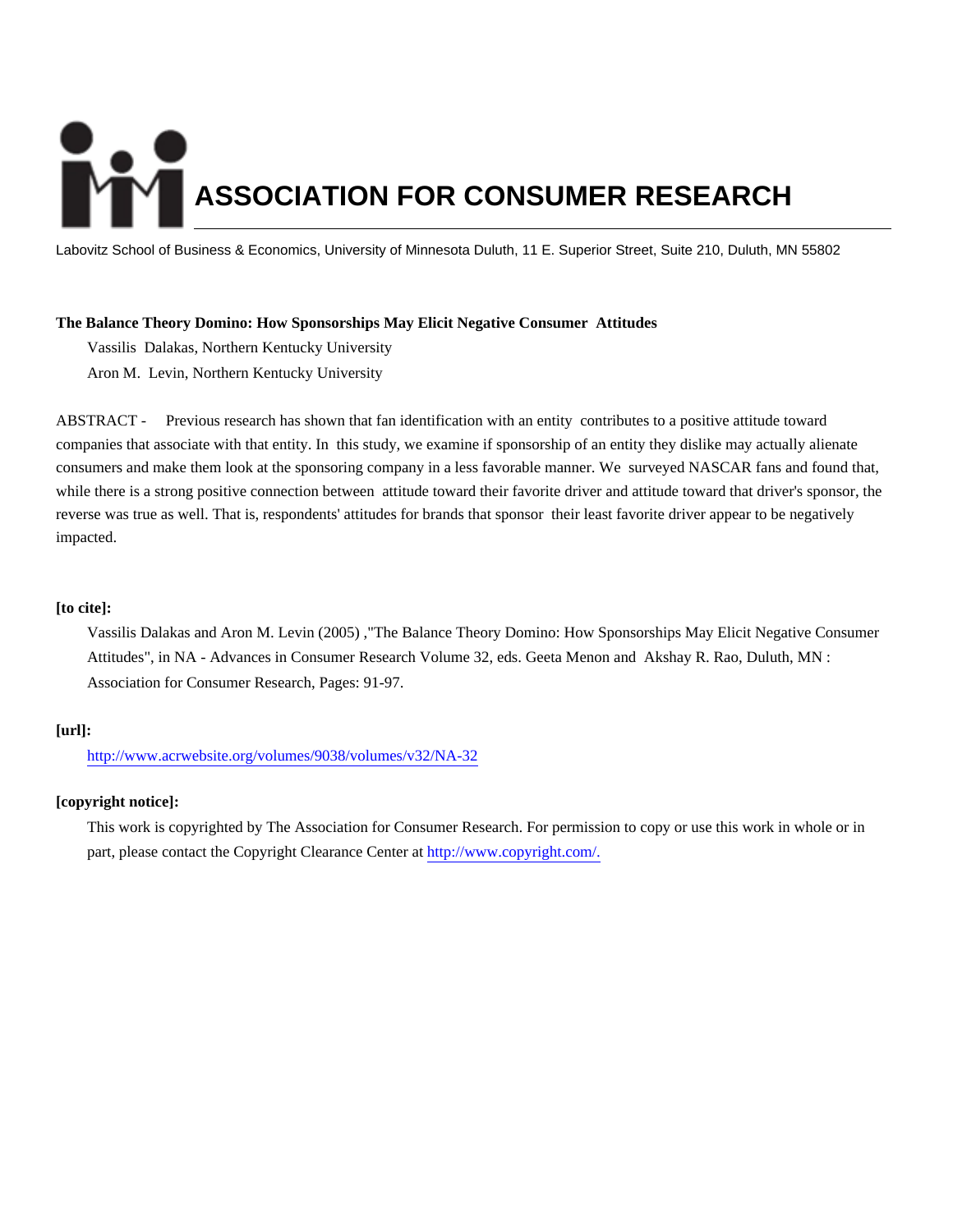# **The Balance Theory Domino: How Sponsorships May Elicit** *Negative* **Consumer Attitudes**

Vassilis Dalakas, Northern Kentucky University Aron M. Levin, Northern Kentucky University

# **ABSTRACT**

Previous research has shown that fan identification with an entity contributes to a positive attitude toward companies that associate with that entity. In this study, we examine if sponsorship of an entity they *dislike* may actually alienate consumers and make them look at the sponsoring company in a less favorable manner. We surveyed NASCAR fans and found that, while there is a strong positive connection between attitude toward their favorite driver and attitude toward that driver's sponsor, the reverse was true as well. That is, respondents' attitudes for brands that sponsor their least favorite driver appear to be negatively impacted.

### **INTRODUCTION**

Companies continue to increase their expenditures on sponsorships with hopes that positive emotions toward a property (e.g., sporting event, sport team, arts organization) will transfer to the sponsoring brands, therefore enhancing brand image and resulting in positive outcomes for the sponsors (Crimmins and Horn 1996; Gwinner 1997; Gwinner and Eaton 1999; Miyazaki and Morgan 2001). The magnitude of sport sponsorship is particularly impressive; according to the International Events Group (IEG), the leading sponsorship organization, even during the recent slowing down of the American economy, sponsorship continued to grow. Specifically, 30% of the companies surveyed indicated that they allocate 11-20% of their marketing budgets to sponsorship, compared to only 18% of respondents spending 10% or more of their budgets on sponsorship in 2001 (IEG Sponsorship Report 2003). Such growth is not limited to just the United States; sponsorship spending worldwide exceeds \$20 billion per year (Ukman 1999). Consequently, the need to demonstrate the effectiveness of sponsorships is becoming increasingly important.

Fan identification with the sponsored property has been found to be an important factor that influences response to sponsorships; highly identified fans tend to have more favorable attitudes toward sponsors and are more likely to use the sponsor's products (Dalakas and Kropp 2002; Madrigal 2000; Madrigal 2001). Sports organizations with strongly identified fans make a point of using the fans' identification as a way to attract potential sponsors.

Previous research has examined how a fan's identification with a sports team or an athlete makes consumers like the companies associated with that team or athlete. However, no attempt has been made to study if a company's sponsoring a sports property in hopes of winning consumers, in some cases may actually alienate consumers and make them look at the sponsoring company in a *less favorable* manner. Previous research has called for further investigation of this question by recognizing that fan identification might elicit negative attitudes toward sponsors of rivals (e.g., Dalakas and Kropp 2002). This can be particularly relevant in cases where fans' strong identification with one team or athlete is likely to elicit strong disliking for rival teams or athletes, and consequently, their respective sponsors.

Our study examines how fans' strong attachment to one entity is associated with negative attitudes toward competing entities, and whether this negativity translates into more negative attitudes towards the sponsors, thus, reducing the impact of a sponsorship. NASCAR provides a great context for this because it allows national companies from the same industry to sponsor competing racing teams. For example, Dale Earnhardt Jr. is sponsored by

Budweiser while rivals Sterling Marlin and Rusty Wallace are sponsored by other beer companies (Coors Light and Miller Lite respectively). Similarly, Tony Stewart is sponsored by Home Depot while competing driver Jimmie Johnson is sponsored by Lowe's.

The aforementioned discussion stresses that a company's decision to sponsor a team with fans that are extremely passionate, either positively or negatively should be carefully considered. This research topic merits further examination. Therefore, our study makes a meaningful contribution to the field by concentrating on whether or not sponsorships may backfire and actually elicit negative rather than positive attitudes.

### **BACKGROUND**

The strong impact of fan identification on response to sponsors can be linked to Heider's balance theory (1958; also see Crimmins and Horn 1996). Consumer psychologists Eagly and Chaiken state that "balance theory has proven to be one of the most enduring of the theories that have been applied to attitudinal phenomena, and it has been pursued with considerable rigor" (Eagly and Chaiken 1993, p. 144). Balance theory claims that people, in general, prefer to have balance, order, and harmony in their lives. Therefore, every time there is imbalance, people would change their attitudes and/or behavior in a way that would restore balance. As a result, individuals will tend to like whatever is associated with what they already like and will tend to dislike whatever is associated with what they already dislike; otherwise, there will not be balance. The commonly known statements "my friends' enemies are my enemies" and "my enemies' enemies are my friends" illustrate nicely the key premise of balance theory.

Within the context of sports and sponsorship, the implications of balance theory are straight-forward. When fans have a strong attachment to a sports team or athlete, the fans will have similarly positive attitudes toward the sponsors that become associated with their favorite team or athlete. The stronger the attitude toward the original object (in this case, the sports team), the more likely it is that this attitude will impact in a similar fashion whatever is associated with that object (in this case, the sponsor). This mechanism explains previous research findings linking fan identification to positive attitudes toward sponsors (e.g., Madrigal 2000; Madrigal 2001).

An analogous process is likely to occur when fans strongly *dislike* a sports property. The fact that many fans have very strong negative attitudes towards certain teams or athletes is well-established. The competitive nature of sports facilitates development of such attitudes (Hack 2002). Zillmann, Bryant, and Sapolsky (1989) found that in competitive contexts like sports, fans derive enjoyment by witnessing victory of their favorite party *and also* by witnessing failure and defeat of a disliked competing party. This explains why die-hard fans are elated when their favorite team beats a hated rival and, similarly, they are distraught when losing to a big rival.

According to the premises of social identity theory (Hogg and Abrams 1988; Tajfel and Turner 1986), people define their identity in terms of the groups they like and, consequently, use a social categorization process of "us" and "them." The "mere perception of belonging to two distinct groups–that is, social categorization per se–is sufficient to trigger intergroup discrimination favoring the ingroup" (Tajfel and Turner 1986, p.13). Based on this theory, we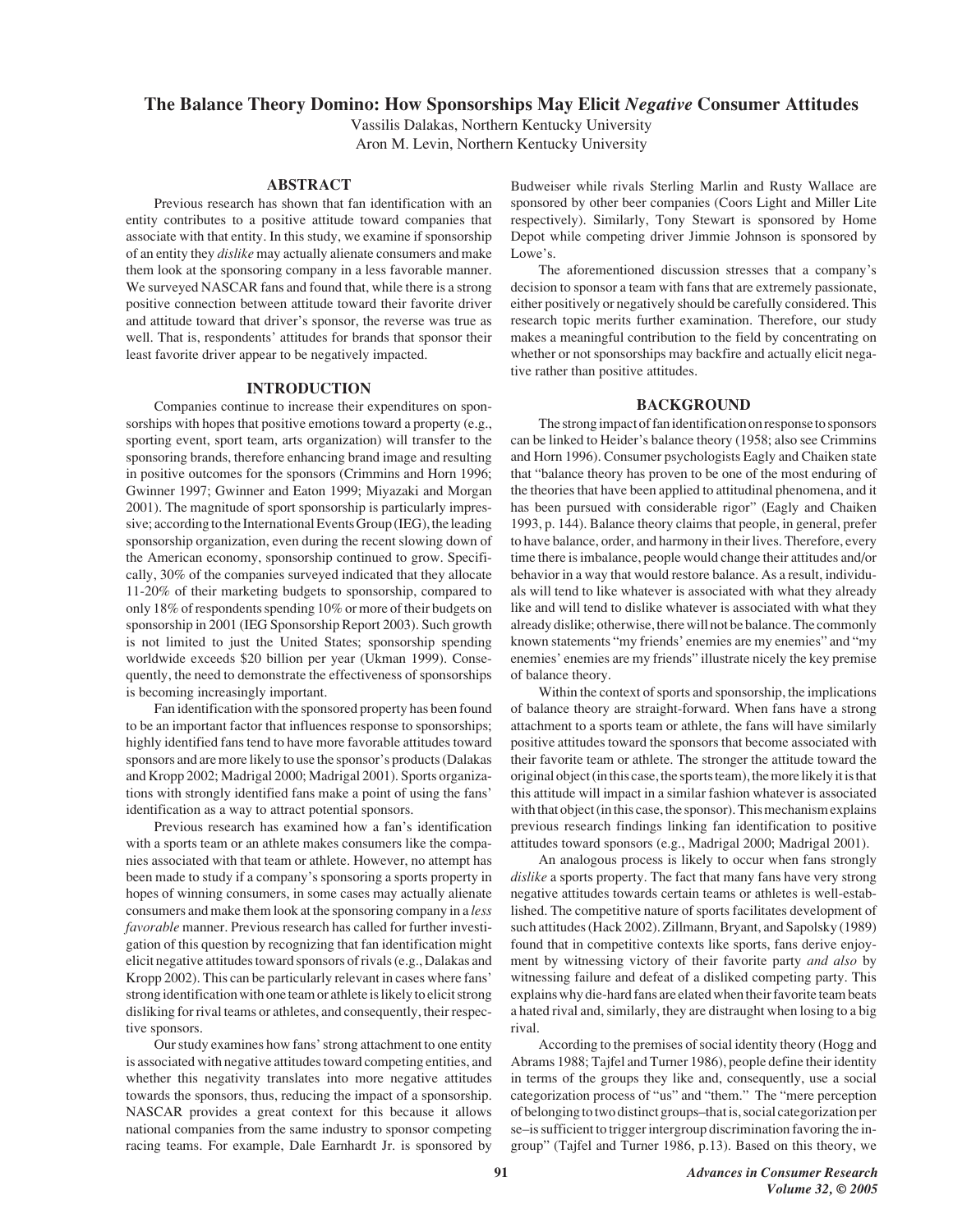# **92 /** *The Balance Theory Domino: How Sponsorships May Elicit* **Negative** *Consumer Attitudes*



**FIGURE 1** Conceptual Links Between Balance Theory and Sponsorship Responses

expect highly identified fans to strongly dislike their team's rivals. As soon as a sponsor aligns with one of the competing parties, fans of the other party have to dislike the sponsor of their competitor. Therefore, sponsorships in sports as well as any other context revolving around competition, runs the risk of alienating some consumers while winning others. Consequently, we expect that such strong dislike should translate into a similarly strong dislike of a rival team's sponsors.

# **RESEARCH QUESTION AND HYPOTHESES**

Based on our discussion of balance theory (Heider 1958) and sponsorships in NASCAR, we expect that strong liking for certain NASCAR drivers inevitably would create negative attitudes towards competing drivers, and, consequently, elicit negative attitudes towards these drivers' sponsors. Figure 1 illustrates how each step of this process relates to the premises of balance theory.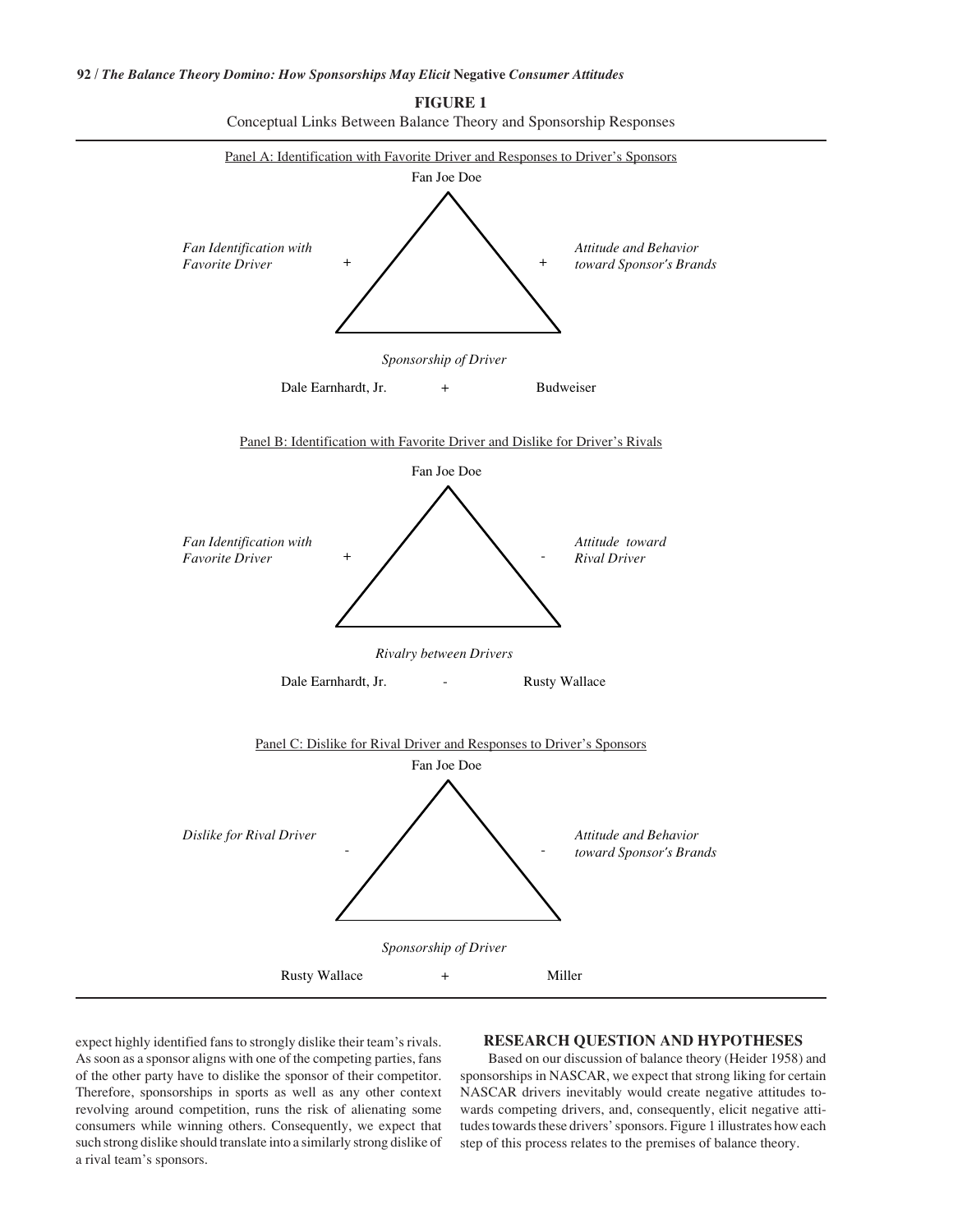Previous research has examined consumer response to sponsorships primarily based on the relations depicted in panel A of Figure 1. Our study expands on this research by extending the applicability of balance theory through the relations described in panels B and C. Our main new contribution to sponsorship research lies predominantly in testing the relations in panel C; we propose that, within a context of highly identified fans, sponsorships may backfire by eliciting negative attitudes in certain fans.

Therefore, we propose the following hypotheses:

- H1: Fans will have favorable attitudes toward the sponsor of their favorite driver (panel A).
- H2: Given their liking for their favorite driver, fans will have unfavorable attitudes toward other competing drivers (panel B).
- H3: Given their dislike for competing drivers, fans will have unfavorable attitudes towards the sponsors of drivers they dislike (panel C).

### **METHOD**

### **Data Collection**

We collected data from NASCAR fans attending the Kroger 300 Presented by Oreo race in June of 2002. The selected race is a NASCAR Busch Series Race; the Busch Series is the second tier in NASCAR racing, under the Winston Cup Series. Our data revealed that most patrons of the Busch Series race are also fans of NASCAR Winston Cup racing. The race took place at the Kentucky Speedway in Sparta, Kentucky.

Respondents were intercepted in the campground adjacent to the Kentucky Speedway. The surveys were administered from approximately 9:00 a.m. to 3:00 p.m. The Busch Series race began at 8:00 p.m. In order to ensure that people in the campground were fans that were going to the race, they were asked "Are you going to tonight's race?" as a screener question. We approached 287 fans to participate in the survey. Of that number, 17 did not qualify because they were not going to the race and 42 did not want to participate.

A total of 228 fans agreed to participate. We obtained complete surveys from 220 of them. Sixty-eight percent of the sample was male; 58% were married; 50% had annual household income of \$60,000 or more, with almost 20% reporting annual household income of \$90,000 or more. The average age of the respondents was 38.7 years.

### **Measures**

First, subjects were asked "How passionate of a NASCAR fan would you say you are? (1=Not passionate at all and 10=Extremely passionate) Then, subjects were asked to indicate how often they attend NASCAR races as well as how many times they watch NASCAR on television.

The next section of the survey asked subjects to write down their favorite NASCAR Winston Cup driver. After identifying their favorite driver, each respondent's identification with that driver was assessed through a modified version of the Sport Spectator Identification Scale (Wann and Branscombe 1993). Given that the original scale was developed to assess fans' identification with a sports team, rather than an individual driver, questions were adjusted to apply to the context of this study. The scale had seven questions, each using a 1-10 scale. Sample questions included the following:

- How important is it to you that this driver wins?
- How big of a fan of this driver do you see yourself as?
- How often do you follow this driver through the television and the radio?
- How often do you wear or display material with this driver's name or picture or number at home or at work?

After completing the fan identification scale, subjects were asked "How likely are you to purchase and use products from a company that sponsors drivers you like?" The answer options ranged from 1=not likely at all to 10=extremely likely.

Next, subjects were asked to indicate who their *least* favorite NASCAR Winston Cup driver was, as well as who the sponsor of that driver is, followed by the following question: "How likely are you to purchase and use products from a company that sponsors drivers you dislike?" The answer options ranged from 1=not likely at all to 10=extremely likely.

Attitudes toward 11 of the best known NASCAR Winston Cup drivers were then assessed on a 10 point scale, where 1=extremely dislike and 10=extremely like. To compile the list of drivers to include, we used the results from the 2002 NASCAR Winston Cup Most Popular Driver Award voting (Smith 2002) and selected the ten drivers that had received the most votes. By the time the survey was prepared, more than 130,000 votes had been cast. The ten most popular drivers were (in order of popularity): Dale Earnhardt, Jr.; Tony Stewart; Bill Elliott; Jeff Gordon; Mark Martin; Ricky Rudd; Kyle Petty; Rusty Wallace; Kevin Harvick; Dale Jarrett.

We assumed that popular drivers would have a strong following but would also be likely to have people strongly disliking them because of rivalries with other popular drivers. In addition to these drivers, we also included Sterling Marlin in the survey because he was ranked first in the Winston Cup rankings at the time the survey was conducted.

The next part of the survey measured attitudes toward companies or brands that sponsor each of the aforementioned drivers. A 1- 10 scale was used, where 1=extremely dislike and 10=extremely like.

# **Sample Characteristics**

Overall, the respondents were quite involved NASCAR fans. On average, during the 2002 season, they had attended in person almost 2 Winston Cup (out of a possible 14 at that time) and 2 Busch Series races (out of a possible 16 at the time). It is worthwhile noting that, at that point, the closest Winston Cup race to the Kentucky Speedway was the one in Bristol, Tennessee, which is located approximately 350 miles away. This fact confirms that our participants were quite involved NASCAR fans, willing to travel considerable distances to attend races. In addition, they had watched about 6 Winston Cup races and 2 Busch Series races on television. When asked "How passionate of a NASCAR fan would you say you are," the respondents' average score was 8.0 (s.d.=2.3) on a 10-point scale, where 1 corresponded to "not passionate at all" and 10 corresponded to "extremely passionate."

# **RESULTS**

# **Favorite Driver**

When asked to identify their favorite driver, two drivers were noticeably above the rest: Dale Earnhardt, Jr. (with 34.1% of the fans) and Jeff Gordon (with 21.1% of the fans). The top 5 also included Mark Martin (8.6%), Tony Stewart (7.6%), and Dale Jarrett (5.9%).

Consistent with previous studies that have used the Sport Spectator Identification Scale (e.g., Dalakas and Kropp 2002; Madrigal 2000; Wann and Branscombe 1993), scale reliability in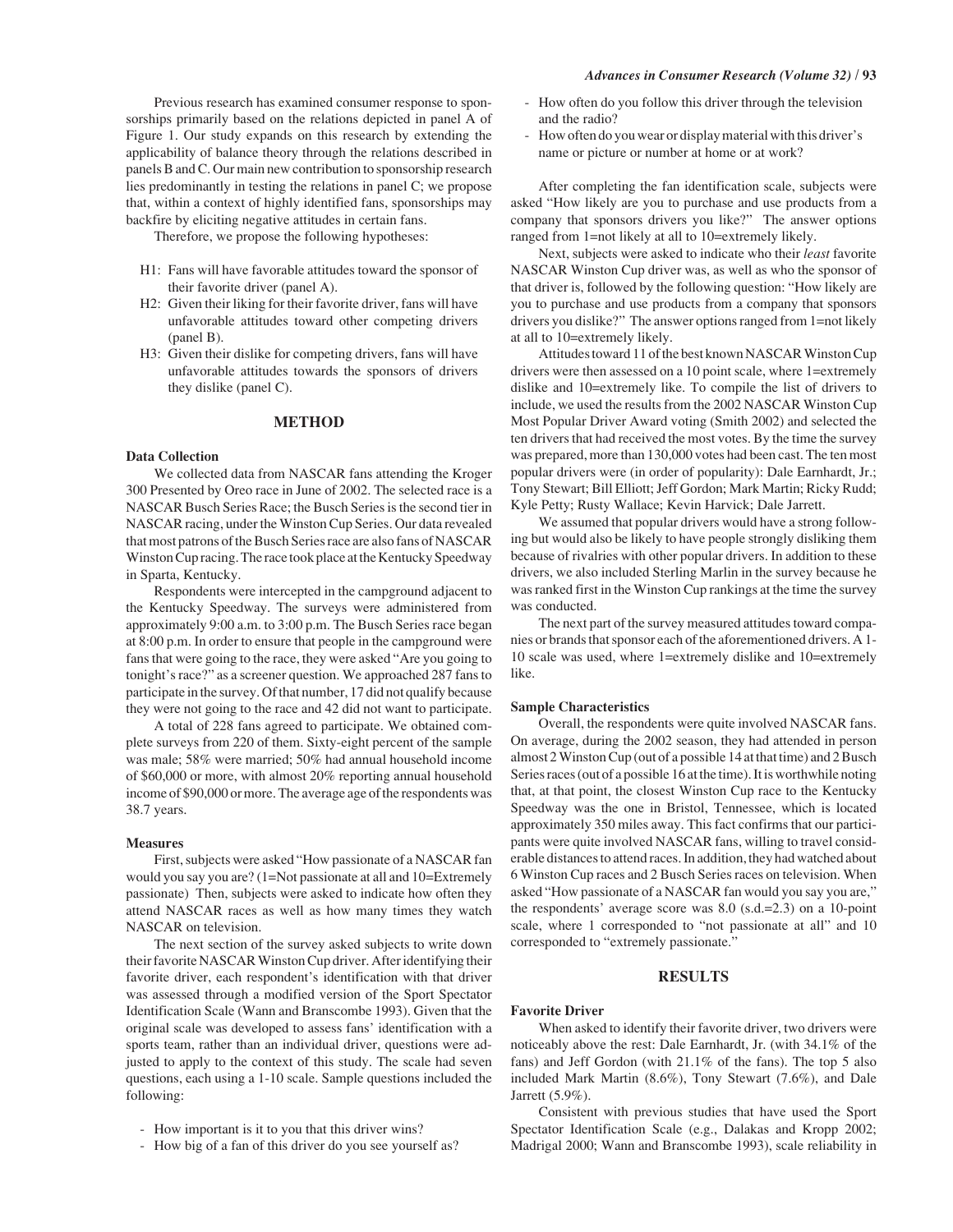**TABLE 1**

Average score on the identification scale summary measure by fans who listed a driver as their favorite

| Driver              | Average Score (on 10-point scale) |
|---------------------|-----------------------------------|
| Dale Earnhardt, Jr. | 7.66 $(s.d.=2.25)$ ; n=63         |
| Jeff Gordon         | 7.39 $(s.d.=1.90)$ ; n=39         |
| Mark Martin         | $6.87$ (s.d.=1.82); n=16          |
| <b>Tony Stewart</b> | 8.34 $(s.d.=1.53)$ ; n=14         |
| Dale Jarrett        | 7.66 $(s.d.=1.64)$ ; n=11         |

this study was high (alpha=.87). Thus, a summary (average) score was computed. Overall, fans were quite highly identified with their favorite driver. The average score on the scale summary measure was 7.40 (s.d.=2.0) on a 10-point scale. Table 1 lists the average score on the identification scale summary measure for each of the five drivers with the most fans.

### **Testing Hypothesis 1**

We tested our first hypothesis, that fans will have favorable attitudes toward the sponsor of their favorite driver, in two ways. Consistent with our predictions and with previous research findings, respondents indicated a strong likelihood to prefer products from sponsors of their liked drivers. The average response score to that question was 7.20 (s.d.=2.81). Overall, almost all of the respondents (93.6%) identified correctly the primary sponsor of their favorite driver, without any cue. For example, 96.8% of the fans who listed Dale Earnhardt, Jr. as their favorite driver, listed Budweiser as his primary sponsor.

We also examined fans' attitude scores towards numerous companies/brands including the ones sponsoring NASCAR drivers. Table 2 summarizes the respondents' attitudes toward the different companies by showing both the overall average attitude score and the average score among the fans who had listed as their favorite driver the sponsored driver for each brand.

In all cases, the average attitude score among the fans of the sponsored driver was higher than the overall average. In four of the five cases, the average among the driver fans exceeded a score of 9 out of 10. These findings again confirm our hypothesis by showing a strong favorable attitude towards the company sponsoring one's favorite driver. This is consistent with other research that sports fans tend to have positive affect toward sponsors of their favorite teams (e.g., Madrigal 2001).

### **Least favorite driver**

Interestingly, Jeff Gordon also topped the list of *least* favorite drivers, being mentioned by 39.9% of the respondents. This finding was not surprising, given that there are even web sites just for Jeff Gordon haters, like "Fans against Jeff Gordon page" and "I hate Jeff Gordon page." Parsons (2001) attributes fans' negative attitudes toward Gordon to the fact that when Gordon won an amazing 33 Winston Cup Series races between 1996 and 1998, he beat many of the fans' favorite drivers, like Dale Earnhardt, Bill Elliott, and Rusty Wallace. Consequently, because of their identification with those drivers, many fans developed a strong dislike for Gordon that was confirmed by our findings. Other drivers that were mentioned as least favorite included Tony Stewart (12.8%), Rusty Wallace

 $(11.5\%)$ , Jimmy Spencer  $(9.5\%)$ , Sterling Marlin  $(8.8\%)$ , and Kevin Harvick (8.1%).

### **Testing Hypothesis 2**

We tested our second hypothesis, that given their liking for their favorite driver, fans will have unfavorable attitudes toward other competing drivers by comparing attitudes toward a driver between the fans of that driver and the fans of competing drivers. We looked at attitudes in terms of overall average and also by whom a fan had identified as his or her favorite driver (only including drivers that were mentioned as favorite by at least 5% of the respondents). Table 3 summarizes the findings.

The findings are quite revealing: fans of certain drivers dislike certain other drivers. In some cases, this dislike is quite strong, as the average attitude score was below the mid-point of the 10-point scale. Most noticeable are the following dislike relationships: Dale Jarrett fans, Dale Earnhardt, Jr. fans, and Mark Martin fans disliking Jeff Gordon (average attitude scores toward Gordon of 2.50, 4.41, and 4.94, respectively), Jeff Gordon fans and Mark Martin fans disliking Tony Stewart (average attitude toward Stewart of 4.18 and 4.73, respectively), Jeff Gordon fans disliking Rusty Wallace (average attitude score of 4.22) and Mark Martin fans and Dale Jarrett fans disliking Kevin Harvick (average attitude of 4.67 and 4.90, respectively). These findings confirm our hypothesis that the competitive nature of NASCAR, like all sports, fosters rivalries and elicits negative feelings by fans of one driver towards competing drivers.

### **Testing Hypothesis 3**

The third hypothesis stated that fans will have unfavorable attitudes towards the sponsors of drivers that they dislike. Because this was our most important hypothesis, we tested it in several ways.

First, we examined respondents' awareness of who sponsors their least favorite driver. Interestingly, fans were quite aware of the sponsors of the drivers they dislike with 83% of the participants correctly identifying the primary sponsor of their *least* favorite driver. This unusually high level of awareness for a driver who a fan actively dislikes may suggest that fans make an effort to know who sponsors the drivers they dislike in order to *avoid* supporting that company. When asked "How likely are you to purchase and use products from a company that sponsors drivers you dislike?", the average response was 4.3 on a 10-point scale, reinforcing this possibility.

In addition to the self-report measure listed above, we further tested hypothesis 3 by comparing the mean attitude toward sponsors between subjects who listed a driver as their favorite and those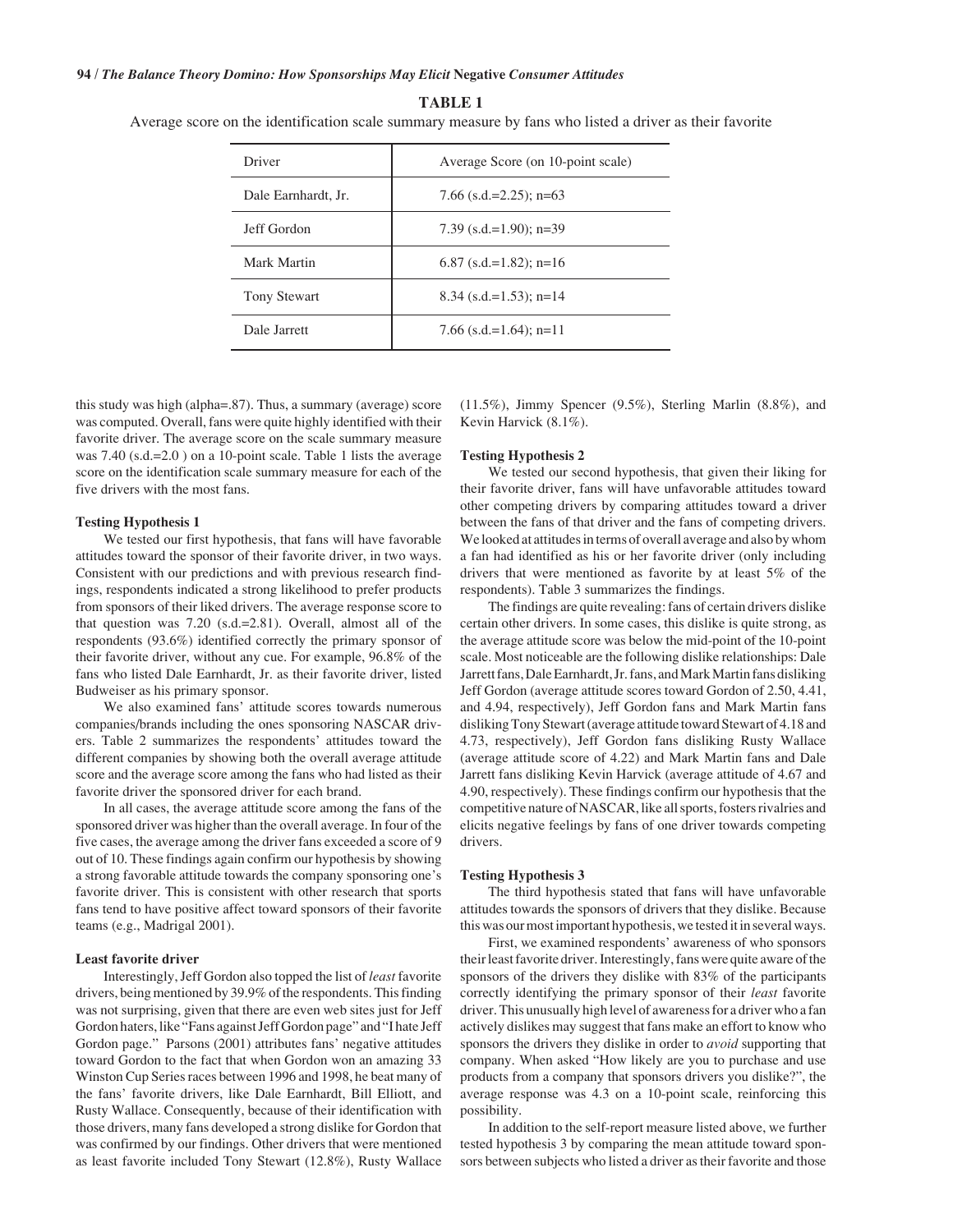| Company/Brand         | Average Attitude Score Among<br>All Fans $(n=220)$ | Average Attitude Score<br>Among Fans of Sponsored Driver |  |  |
|-----------------------|----------------------------------------------------|----------------------------------------------------------|--|--|
| Budweiser (Earnhardt) | $8.49$ (s.d.=2.48)                                 | $9.39$ (s.d.=1.50) n=61                                  |  |  |
| Dupont (Gordon)       | $6.50$ (s.d.=3.25)                                 | $9.42$ (s.d.=1.20) n=36                                  |  |  |
| Viagra (Martin)       | $5.97$ (s.d.=3.21)                                 | 7.62 $(s.d.=2.87)$ n=13                                  |  |  |
| Home Depot (Stewart)  | $7.53$ (s.d.=2.72)                                 | $9.54$ (s.d.=1.66) n=13                                  |  |  |
| UPS (Jarrett)         | $7.80$ (s.d.=2.60)                                 | $9.50$ (s.d.=.85) n=10                                   |  |  |

# **TABLE 2** Attitudes toward sponsoring brands by all fans and by fans of sponsored drivers

| <b>TABLE 3</b>                                                                              |  |  |  |  |  |
|---------------------------------------------------------------------------------------------|--|--|--|--|--|
| Mean attitude ratings toward a driver for fans of that driver and fans of competing drivers |  |  |  |  |  |
| (standard deviations in parentheses).                                                       |  |  |  |  |  |

| Driver    | Avg<br>Attitude | Earnhardt<br>Fans<br>$n=61$ | Gordon<br>Fans<br>$n=36$ | Martin<br>Fans<br>$n=13$ | Stewart<br>Fans<br>$n=13$ | Jarrett<br>Fans<br>$n=10$ |
|-----------|-----------------|-----------------------------|--------------------------|--------------------------|---------------------------|---------------------------|
| Gordon    | 5.49            | 4.41                        | 9.18                     | 4.94                     | 5.33                      | 2.50                      |
|           | (3.67)          | (3.10)                      | (2.48)                   | (2.98)                   | (3.23)                    | (3.24)                    |
| Stewart   | 5.70            | 5.90                        | 4.18                     | 4.73                     | 9.67                      | 5.60                      |
|           | (3.10)          | (3.42)                      | (2.45)                   | (2.96)                   | (1.15)                    | (2.01)                    |
| Wallace   | 5.32            | 5.05                        | 4.22                     | 6.69                     | 5.42                      | 6.50                      |
|           | (3.00)          | (2.86)                      | (2.61)                   | (2.96)                   | (2.91)                    | (2.95)                    |
| Marlin    | 6.17            | 5.95                        | 5.27                     | 7.06                     | 6.92                      | 6.40                      |
|           | (2.84)          | (2.83)                      | (3.05)                   | (2.21)                   | (2.61)                    | (2.63)                    |
| Harvick   | 6.29            | 7.36                        | 5.84                     | 4.67                     | 6.17                      | 4.90                      |
|           | (3.14)          | (3.03)                      | (2.86)                   | (3.39)                   | (2.62)                    | (3.57)                    |
| Earnhardt | 8.12            | 9.65                        | 7.32                     | 6.50                     | 8.33                      | 6.70                      |
|           | (2.32)          | (1.35)                      | (2.36)                   | (2.03)                   | (2.10)                    | (3.02)                    |
| Martin    | 7.11            | 6.87                        | 6.95                     | 9.94                     | 7.92                      | 6.40                      |
|           | (2.36)          | (2.49)                      | (2.44)                   | (2.25)                   | (1.68)                    | (1.71)                    |
| Jarrett   | 7.02            | 6.56                        | 6.71                     | 8.00                     | 7.42                      | 9.90                      |
|           | (2.53)          | (2.51)                      | (2.66)                   | (2.22)                   | (2.31)                    | (.32)                     |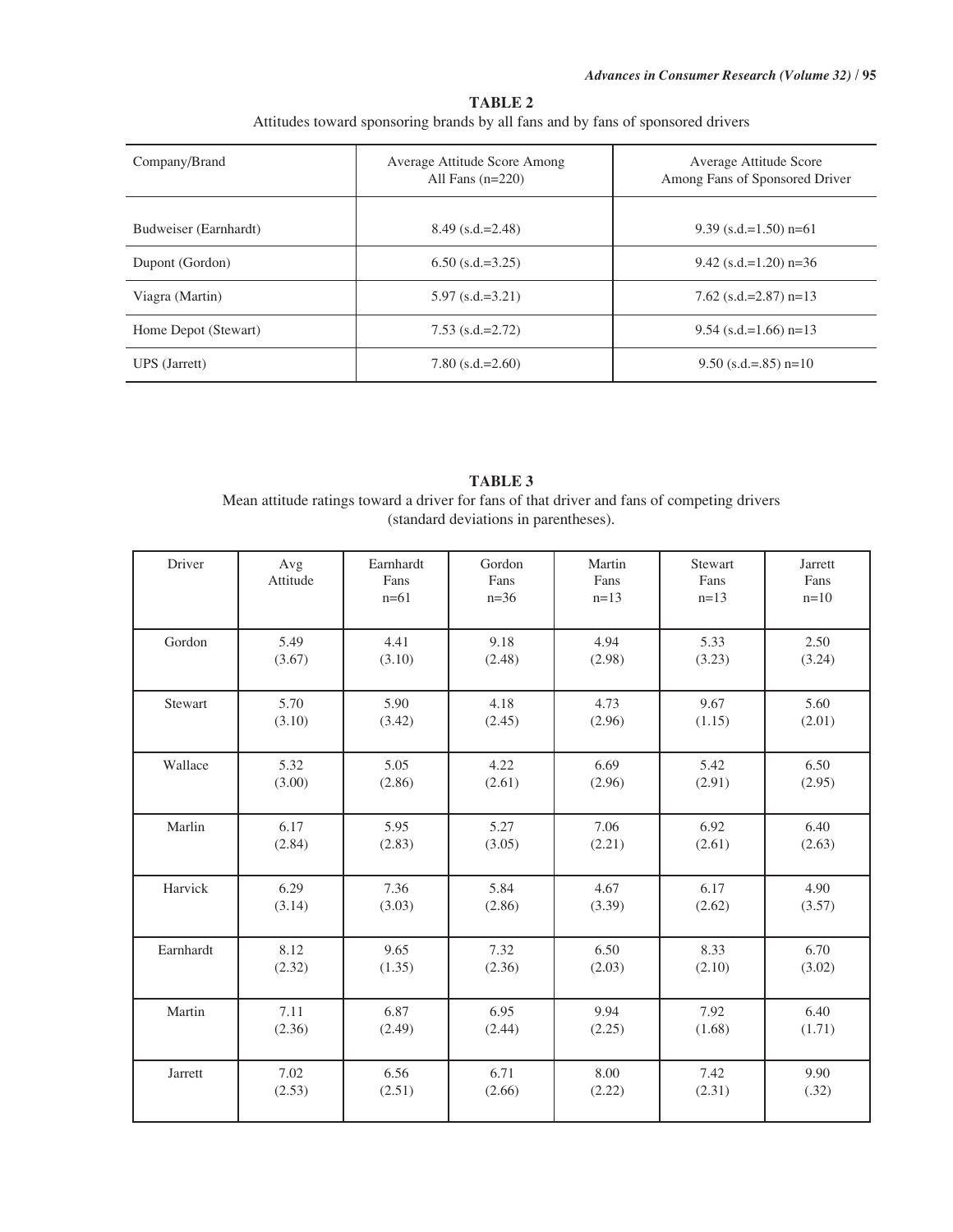**TABLE 4**

Mean ratings of brands sponsored by subjects' favorite and least favorite drivers, and correlations between attitude toward drivers and attitude toward brands

| Driver                 | Sponsor              | Mean rating of<br>sponsor for all<br>respondents<br>(sd) | Mean rating of<br>sponsor for<br>subjects who<br>chose this driver<br>as their favorite<br>(n) | Mean rating of<br>sponsor for<br>subjects who chose<br>this driver as their<br>least favorite (n) | Pearson correlation<br>between attitude<br>toward the driver<br>and attitude toward<br>the sponsoring brand |
|------------------------|----------------------|----------------------------------------------------------|------------------------------------------------------------------------------------------------|---------------------------------------------------------------------------------------------------|-------------------------------------------------------------------------------------------------------------|
| Dale Earnhardt Jr.     | <b>Budweiser</b>     | 8.49 (2.48)                                              | $9.39(61)$ **                                                                                  | $5.20(5)*$                                                                                        | .370                                                                                                        |
| Jeff Gordon            | Dupont               | 6.50(3.25)                                               | $9.42(36)$ **                                                                                  | $3.87(52)$ **                                                                                     | .681                                                                                                        |
| Tony Stewart           | Home Depot           | 7.53(2.72)                                               | $9.54(13)*$                                                                                    | $6.67$ (18)n.s.                                                                                   | .397                                                                                                        |
| Kevin Harvick          | <b>GM</b> Goodwrench | 7.48(2.76)                                               | $9.14(7)$ **                                                                                   | $4.64(11)*$                                                                                       | .535                                                                                                        |
| <b>Rusty Wallace</b>   | Miller Lite          | 5.96(3.3)                                                | $6.00(4)$ n.s.                                                                                 | 3.60 $(14)$ **                                                                                    | .289                                                                                                        |
| Dale Jarett            | <b>UPS</b>           | 7.80(2.6)                                                | $9.50(10)*$                                                                                    | $6.50(2)$ n.s.                                                                                    | .412                                                                                                        |
| <b>Sterling Marlin</b> | Coors Light          | 5.82 (3.24)                                              | $5.67(3)$ n.s.                                                                                 | $3.08(12)$ **                                                                                     | .228                                                                                                        |
| Mark Martin            | Viagra               | 5.97(3.21)                                               | 7.62 $(13)*$                                                                                   | $1.00(2)$ n.s.                                                                                    | .170                                                                                                        |
| <b>Overall Means</b>   |                      | 6.89(1.44)                                               | $9.08(147)$ **                                                                                 | 4.31 $(116)$ **                                                                                   | .385                                                                                                        |

For mean differences between favorite driver's sponsor/least favorite driver's sponsor and mean rating of sponsor for all respondents, \*\*=significant at the .01 level and \*=significant at the .05 level. All correlations (last column) are significant at .01, with the exception of the correlation between attitude toward Mark Martin and attitude toward his sponsor (Viagra), which is significant at .05.

who listed that driver as their least favorite. Only those drivers who received a combination of ten or more "favorite driver" or "least favorite driver" votes were included in the analysis. As Table 4 shows, fans who rated a driver as their favorite were significantly more favorable to the sponsor than those who listed that driver as their least favorite. Overall, fans rated brands that sponsored their favorite driver a 9.08 on a 10-point scale. Conversely, fans rated brands that sponsored their least favorite driver a 4.31.

With the exception of Sterling Marlin (Coors Light), the average attitude score among the fans of the sponsored driver was higher than the overall average, and the average attitude score among fans who disliked the sponsored driver was lower than the overall average. These findings again confirm a strong favorable attitude towards the company sponsoring one's favorite driver. The findings also suggest that the transfer of affect can be just as powerful between disliked drivers and their sponsors. It can be seen from Table 4 that mean ratings of sponsors for subjects who chose the driver as their favorite were significantly higher than mean ratings for all respondents, and mean ratings of sponsors for subjects who chose the driver as their least favorite were significantly lower than mean ratings for all respondents (most of the nonsignificant results can be attributed to small sample size). These differences are of approximately the same magnitude.

These results confirm H3 and provide support for the notion that balance theory can help explain how attitudes toward drivers impact attitudes toward sponsors. To further explore this relationship, a set of bivariate correlations was computed on all subjects' ratings of drivers and brands that sponsor those drivers. As the last column of Table 4 illustrates, all correlations were significant in the predicted direction, showing support for the notion that fans tend to reward sponsors of drivers they like, and punish sponsors of drivers they dislike.

## **CONCLUSION**

Our findings confirmed the hypothesis that sponsoring one property usually evokes positive attitudes from fans of that property but may also elicit negative attitudes by fans of other properties. Given the competitive nature of sports in general, this possibility extends beyond just NASCAR and motor sports. Consequently, companies interested in being involved in sport sponsorships have a potentially challenging decision to make.

### **REFERENCES**

- Crimmins, James and Martin Horn (1996), "Sponsorship: From Management Ego Trip to Marketing Success," *Journal of Advertising Research*, 36 (July/August), 11-22.
- Dalakas, Vassilis and Frederic Kropp (2002), "Attitudes Toward Purchasing from Sponsors: A Cross-Cultural Perspective," *Journal of Euromarketing*, 12 (1), 19-39.
- Eagly, Alice H. and Shelly Chaiken (1993), *The Psychology of Attitudes*, Fort Worth, TX: Harcourt Brace Jovanovich College Publishers.
- Gwinner, Kevin (1997), "A Model of Image Creation and Image Transfer in Event Sponsorship," *International Marketing Review*, 14 (3), 145.
- Gwinner, Kevin and John Eaton (1999), "Building Brand Image through Event Sponsorship: The Role of Image Transfer," *Journal of Advertising*, 28 (Winter), 47-58.